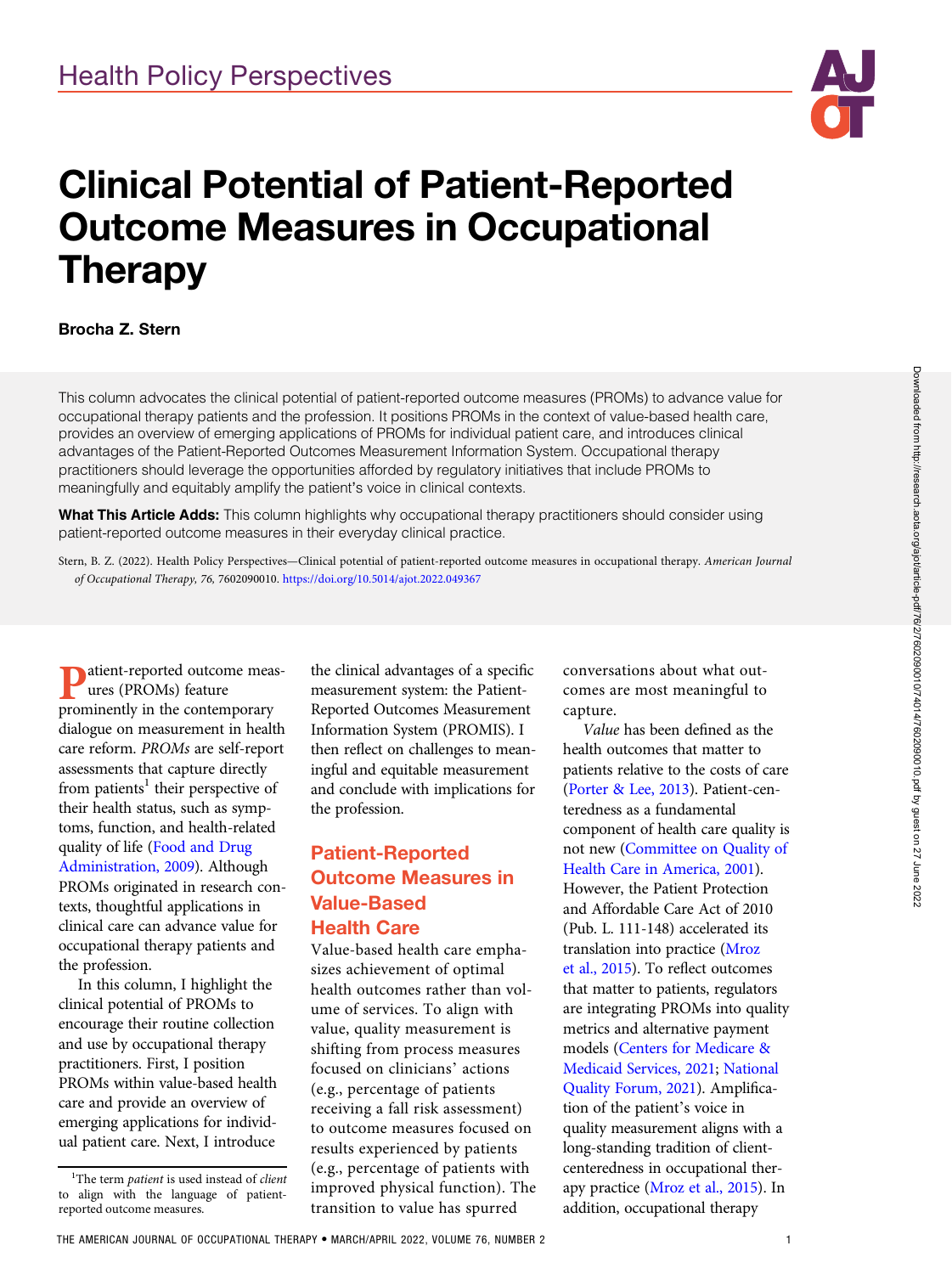practitioners can promote patientcentered quality outcome measures that address real-world participation and occupational performance that matter to patients.

Related to integration of PROMs in quality measurement is a call to standardize outcome measures and time points of outcome measurement in routine clinical care [\(Porter et al., 2016\)](#page-4-0). Standardized collection of PROMs enables data aggregation for outcome-contingent payments and for transparent outcomes reporting to support patients' informed choices [\(Kaplan et al., 2021\)](#page-3-0). Combined with advances in interoperability (i.e., health information communication), standardization also provides opportunities for quality improvement initiatives and learning health systems research to accelerate and demonstrate the value of rehabilitation services [\(Doll et al., 2021](#page-3-0); [Keeney et al.,](#page-4-0) [2021; Kinney et al., 2022\)](#page-4-0).

## Patient-Reported Outcome Measures for Individual Patient Care

Despite the potential of PROMs to advance value at the aggregate level, clinicians may view PROMs as an administrative burden disconnected from their patient care priorities. However, PROMs can also be leveraged to measure and improve individual patients' health outcomes and care processes [\(Damman et al., 2020; Greenhalgh](#page-3-0) [et al., 2018](#page-3-0)).

Although occupational therapy practitioners may critique selfreport measures as subjective compared with performance-based measures [\(Briggs et al., 2020](#page-3-0)), both categories of measurement provide valuable information. Self-report is the most meaningful means of assessing symptoms (e.g., pain, fatigue) and can illuminate aspects of participation outside of the clinic. Beyond an occupational profile generated by interviewing, quantifiable patient-generated estimates are advantageous because clinicians may not accurately

estimate patients' perceptions of their health status [\(Chandwani](#page-3-0) [et al., 2017](#page-3-0)). In addition, standardized, cross-culturally validated selfreport measures can increase health equity by minimizing clinicians' implicit biases that can influence nonstandardized evaluation of domains such as pain interference.

Consistent with a precision rehabilitation approach, in which treatment is matched to patients or patient subgroups on the basis of patient characteristics, PROMs can be used to construct patient profiles for targeted care [\(National](#page-4-0) [Research Council, 2011\)](#page-4-0). Largescale data collection and advanced statistical modeling are needed to develop formal prognostic profiles (e.g., [George et al., 2021;](#page-3-0) [Kaufmann](#page-4-0) [et al., 2021](#page-4-0)). However, even informal construction of patient profiles can guide clinical reasoning. For example, on the basis of their baseline PROM scores, the hypothetical patients in Table 1 present with different treatment needs. Mary will require interventions targeting physical, mental, and social health and will likely require more intensive clinician support secondary to low self-efficacy. Erica will likely be able to rapidly progress to an independent self-management program that emphasizes physical health. Combining PROMs with other clinical data enables increasingly precise treatment planning that matches the correct care focus, intensity, and setting to the individual for the most effective, efficient treatment.

In addition, PROMs can facilitate a bidirectional informational flow for patient-centered care. They create a shared language for patients to communicate their perspectives in ways that clinicians understand, and they can encourage discussion of concerns that patients may otherwise perceive as irrelevant (e.g., mental health in musculoskeletal care; [Kasturi et al.,](#page-4-0) [2020](#page-4-0)). Numeric scores also enable explicit incorporation of the patient perspective into formal patientcentered care tools, such as decision aids for shared decision

making [\(Franklin et al., 2021\)](#page-3-0).

Although clinicians may perceive PROMs as at odds with the richness and flexibility of interviewing, the assessment methods are complementary. Beyond the numbers themselves, the maximal power of PROMs for patient-centered care comes from related dialogue. Clinicians can use PROM scores, responses to individual items, and changes in scores as springboards for conversations about patients' preferences and motivations to ensure patient-centered goal setting and treatment planning.

PROMs can also support selfmanagement of complex or chronic conditions beyond the traditional clinical encounter (e.g., oncology, arthritis; [Nowell et al.,](#page-4-0) [2021](#page-4-0)). With appropriate training, patients can use PROMs to monitor their health status and adjust their management behaviors, empowering them to make realtime, data-informed decisions. With increased interoperability, patients can share their PROM data with clinicians who can provide intermittent self-management support via in-person care or telerehabilitation as needed on the basis of trends in data.

## Clinical Potential of the Patient-Reported Outcomes Measurement Information System

Intentional selection of measures is key to realizing the clinical potential of PROMs. One measurement system that occupational therapy practitioners should consider is PROMIS, whose initial development was funded by the National Institutes of Health. PROMIS is a set of publicly available self-report measures of physical, mental, and social health for adults and children [\(Cella et al., 2010\)](#page-3-0).

Downloadable PROMIS measures and resources are available at

#### <https://www.healthmeasures.net>.

PROMIS offers modern, universal, and holistic measurement with advantages for individual-level and aggregate-level clinical value.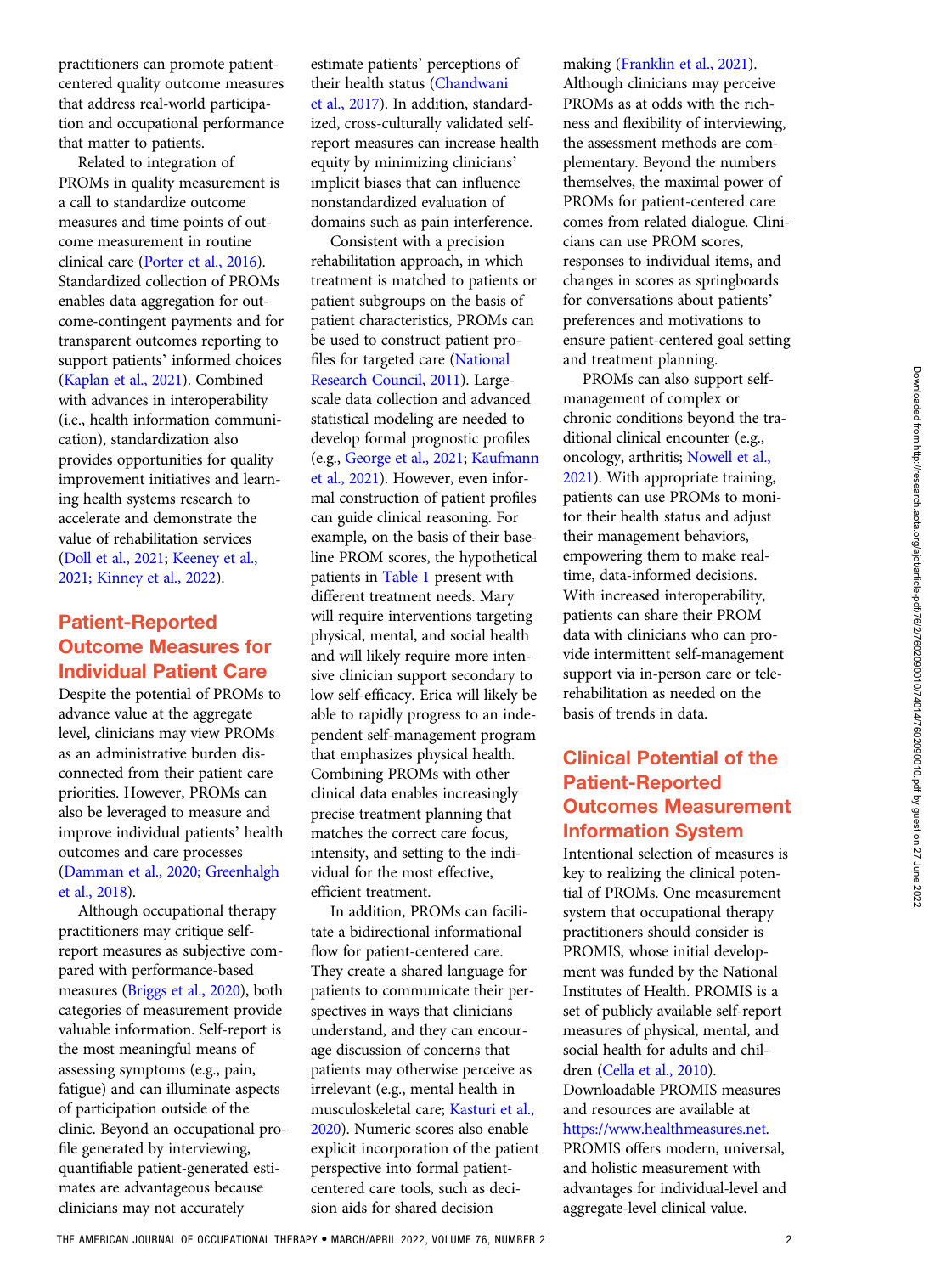Table 1. Constructing Profiles of Patients With Rheumatoid Arthritis Using Patient-Reported Outcome Measures

|                                                                   | <b>Mary</b>  |                   | <b>Erica</b> |                   |
|-------------------------------------------------------------------|--------------|-------------------|--------------|-------------------|
| <b>Measure</b>                                                    | <b>Score</b> | <b>Descriptor</b> | <b>Score</b> | <b>Descriptor</b> |
| PROMIS-29 Profile Version 2.1                                     |              |                   |              |                   |
| <b>Physical Function</b>                                          | 31.3         | Moderate          | 34.9         | Moderate          |
| Pain Interference                                                 | 67.8         | Moderate          | 57.5         | Mild              |
| Sleep Disturbance                                                 | 60.5         | Mild              | 49.4         | <b>WNL</b>        |
| Fatique                                                           | 71.5         | Severe            | 55.4         | <b>WNL</b>        |
| Depression                                                        | 58.6         | Mild              | 41.0         | <b>WNL</b>        |
| Anxiety                                                           | 66.9         | Moderate          | 40.3         | <b>WNL</b>        |
| Ability to Participate in Social Roles and Activities             | 34.1         | Moderate          | 46.1         | <b>WNL</b>        |
| PROMIS Self-Efficacy for Managing Daily Activities 4a Version 1.0 | 37.7         | Low               | 49.6         | Average           |

Note. A score of 50 represents the mean in the reference population with a standard deviation of 10. Higher scores reflect more of the construct (i.e., more physical function, more depression). Descriptors are based on score cutpoints from HealthMeasures (n.d.). PROMIS = Patient-Reported Outcomes Measurement Information System; WNL  $=$  within normal limits.

PROMIS measures are developed with sophisticated measurement techniques, including item response theory (IRT), an explanation of which is beyond this column's scope. This modern approach decreases respondent burden by providing more precise estimates of health status with fewer questions than measures developed using classical test theory [\(Thomas, 2011](#page-4-0)). IRT-based measures have advantages in estimating extreme scores (e.g., very high or low function), facilitating use of the same measure across a continuum of rehabilitation contexts from acute care to community. IRT also supports flexible administration, enabling penand-paper capture in lower resource settings and electronic applications (e.g., computer adaptive tests) in higher resource settings. In addition, PROMIS measures are scored on a common metric, with the ability to compare scores on most measures with those of the general U.S. population, facilitating score interpretation [\(Cella et al., 2010](#page-3-0)).

Most PROMIS measures are universally relevant (e.g., PROMIS Physical Function, PROMIS Fatigue) rather than specific to conditions or regions (e.g., stroke, wrist). Universal measures can decrease burden on patients and clinicians by enabling standardized collection across conditions and settings. The rise in the number of patients with multiple chronic conditions would otherwise require completion of multiple condition-specific measures. In addition, as electronic health records become more interoperable, universal measures can facilitate tracking an individual patient's progress across settings and time. Universal measures also support data aggregation, providing opportunities for the same data to be used for patient care, quality measurement and improvement, and patient-centered research [\(Keeney et al.,](#page-4-0) [2021](#page-4-0)).

A specific advantage of PROMIS for occupational therapy is its holistic physical, mental, and social health framework [\(Carle et al.,](#page-3-0) [2015](#page-3-0); [Cella et al., 2019\)](#page-3-0). PROMIS measures assess diverse domains, such as sleep disturbance, social participation, anxiety, and cognitive function. They also capture intermediate health outcomes that can be occupational therapy treatment targets, such as self-efficacy for managing daily activities. The variety of available measures can facilitate holistic evaluation, goal setting, and treatment planning that are compatible with occupational therapy practice. When aggregated to measure quality, these holistic measures have the

potential to demonstrate the distinct value of occupational therapy services.

## Meaningful and Equitable Measurement

Even with sophisticated measures such as PROMIS, challenges remain to ensure meaningful and equitable clinical measurement. Measuring what matters to patients is not interchangeable at the aggregate and individual levels because value in individual patient care must explicitly consider personal preferences [\(Kamal et al., 2018\)](#page-3-0). Patient-specific preferences for outcomes and how they are measured need to be balanced with the benefits of standardized PROM collection [\(Shapiro et al., 2021](#page-4-0)). In addition, because PROMs were historically developed for research, interpretation of clinically meaningful change has focused on group-level versus individual-level estimates. Innovative methods are necessary to meaningfully evaluate changes in scores when using PROMs for individual patient care [\(King et al.,](#page-4-0) [2019](#page-4-0)).

From an equity perspective, low literacy and numeracy may restrict patients' abilities to complete, interpret, and use PROMs for health management ([Long et al.,](#page-4-0) [2021](#page-4-0)). Routine capture of PROMs without accompanying social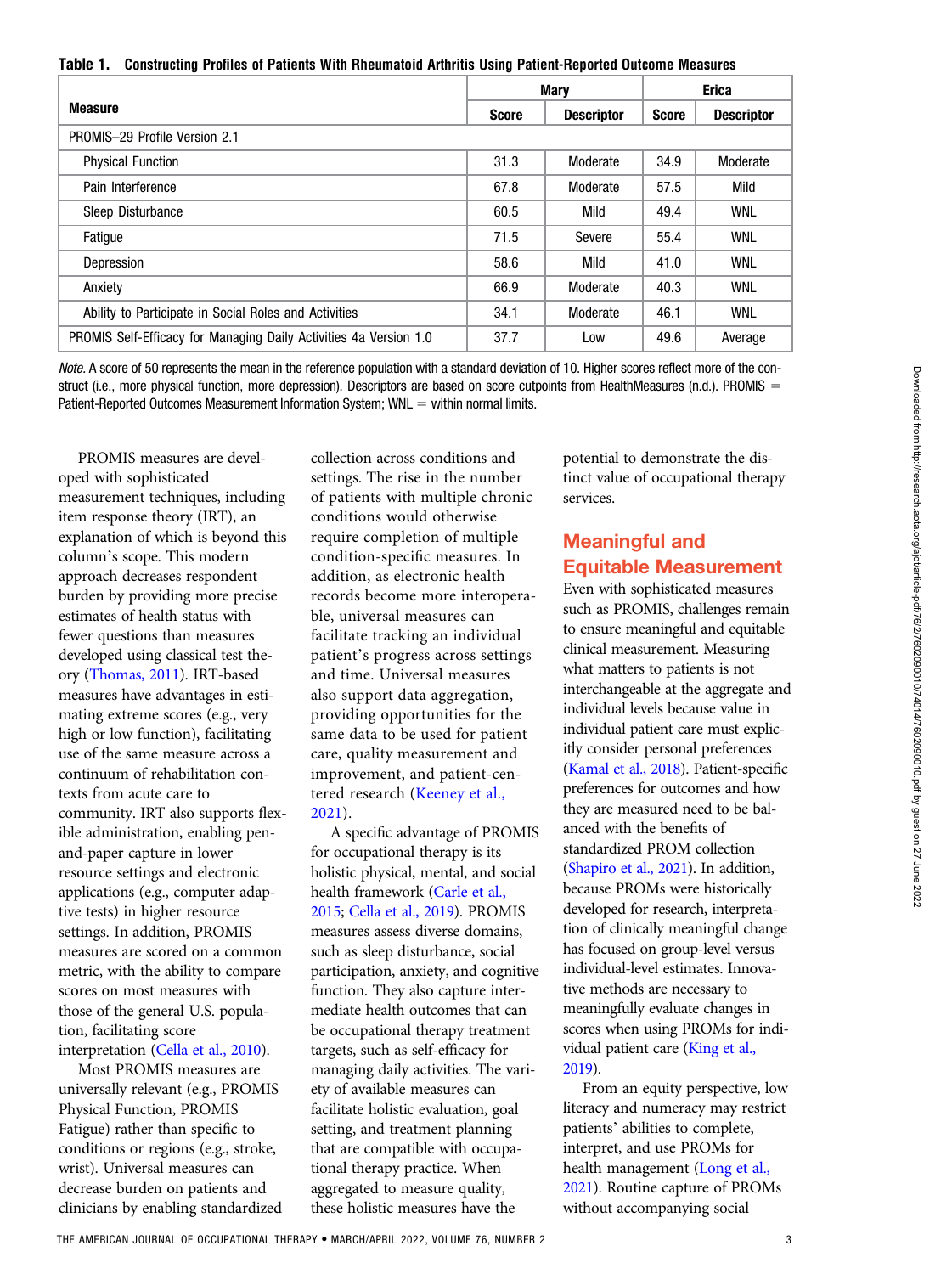<span id="page-3-0"></span>determinants of health may attribute variation in outcomes to a patient's behavior or clinician's skill without acknowledging upstream factors. In addition, although advanced electronic infrastructure can support collection and use of PROMs, alternatives to digital capture are needed to prevent patient-level inequities. Attention is also necessary to avoid disproportionate burdening of occupational therapy practitioners in private practice, community settings, or low-resource facilities with measure licensing fees and information technology costs.

### **Conclusion**

Occupational therapy practitioners should leverage the opportunities afforded by regulatory initiatives that include PROMs to amplify the patient's voice in clinical contexts. Advances in informatics and measurement science have the potential to exponentially accelerate clinical applications of PROMs by reducing existing challenges related to clinician and patient burden. Looking forward, clinicians should collaborate with multiple stakeholders, from patients to health system leaders, to meaningfully and equitably integrate PROMs into routine clinical care. Researchers should evaluate best practices for selecting, interpreting, implementing, and applying PROMs to maximize both individual-level and aggregate-level value. Educators should support students in building competencies to use patient-reported data in clinical contexts. Finally, all occupational therapy community members should advocate including PROMs that reflect occupational therapy's distinct professional contributions in quality metrics and standardized sets of outcome measures.

Occupational therapy practitioners must be part of shaping the ongoing dialogue on PROMs and value-based health care. Together, we can promote value for our patients and profession through holistic, patient-centered measurement.

## Acknowledgments

I thank Patricia D. Franklin, MD, MPH, MBA, and Nan E. Rothrock, PhD, for insights from discussions on this topic. The time for manuscript development was supported by a grant from the National Institute on Disability, Independent Living, and Rehabilitation Research (90ARHF0003; Principal Investigator: Allen Heinemann). The column's content is the author's responsibility and does not necessarily represent the funder's views.

#### **References**

- Briggs, M. S., Rethman, K. K., Crookes, J., Cheek, F., Pottkotter, K., McGrath, S., . . . Quatman-Yates, C. C. (2020). Implementing patient-reported outcome measures in outpatient rehabilitation settings: A systematic review of facilitators and barriers using the consolidated framework for implementation research. Archives of Physical Medicine and Rehabilitation, 101, 1796–1812. [https://doi.](https://doi.org/10.1016/j.apmr.2020.04.007) [org/10.1016/j.apmr.2020.04.007](https://doi.org/10.1016/j.apmr.2020.04.007)
- Carle, A. C., Riley, W., Hays, R. D., & Cella, D. (2015). Confirmatory factor analysis of the Patient Reported Outcomes Measurement Information System (PROMIS) adult domain framework using item response theory scores. Medical Care, 53, 894–900. [https://doi.org/10.1097/](https://doi.org/10.1097/MLR.0000000000000413) MLR.00000000000000413
- Cella, D., Choi, S. W., Condon, D. M., Schalet, B., Hays, R. D., Rothrock, N. E., . . . Reeve, B. B. (2019). PROMIS® adult health profiles: Efficient short-form measures of seven health domains. Value in Health, 22, 537–544. [https://doi.org/10.1016/j.](https://doi.org/10.1016/j.jval.2019.02.004) [jval.2019.02.004](https://doi.org/10.1016/j.jval.2019.02.004)
- Cella, D., Riley, W., Stone, A., Rothrock, N., Reeve, B., Yount, S., . . . Hays, R.; PROMIS Cooperative Group. (2010). The Patient-Reported Outcomes Measurement Information System (PROMIS) developed and tested its first wave of adult selfreported health outcome item banks: 2005–2008. Journal of Clinical Epidemiology, 63, 1179–1194. [https://doi.](https://doi.org/10.1016/j.jclinepi.2010.04.011) [org/10.1016/j.jclinepi.2010.04.011](https://doi.org/10.1016/j.jclinepi.2010.04.011)
- Centers for Medicare & Medicaid Services. (2021). CMS Measures Management System Blueprint Version 17.0. [https://www.cms.](https://www.cms.gov/Medicare/Quality-Initiatives-Patient-Assessment-Instruments/MMS/MMS-Blueprint) [gov/Medicare/Quality-Initiatives-](https://www.cms.gov/Medicare/Quality-Initiatives-Patient-Assessment-Instruments/MMS/MMS-Blueprint)[Patient-Assessment-Instruments/MMS/](https://www.cms.gov/Medicare/Quality-Initiatives-Patient-Assessment-Instruments/MMS/MMS-Blueprint) [MMS-Blueprint](https://www.cms.gov/Medicare/Quality-Initiatives-Patient-Assessment-Instruments/MMS/MMS-Blueprint)
- Chandwani, K. D., Zhao, F., Morrow, G. R., Deshields, T. L., Minasian, L. M., Manola, J., & Fisch, M. J. (2017). Lack of

patient–clinician concordance in cancer patients: Its relation with patient variables. Journal of Pain and Symptom Management, 53, 988–998. [https://doi.org/10.1016/j.](https://doi.org/10.1016/j.jpainsymman.2016.12.347) [jpainsymman.2016.12.347](https://doi.org/10.1016/j.jpainsymman.2016.12.347)

- Committee on Quality of Health Care in America. (2001). Crossing the quality chasm. Institute of Medicine. [https://doi.](https://doi.org/10.1037/e317382004-001) [org/10.1037/e317382004-001](https://doi.org/10.1037/e317382004-001)
- Damman, O. C., Jani, A., de Jong, B. A., Becker, A., Metz, M. J., de Bruijne, M. C., . . . van El, C. (2020). The use of PROMs and shared decision-making in medical encounters with patients: An opportunity to deliver value-based health care to patients. Journal of Evaluation in Clinical Practice, 26, 524–540. [https://doi.](https://doi.org/10.1111/jep.13321) [org/10.1111/jep.13321](https://doi.org/10.1111/jep.13321)
- Doll, J., Malloy, J., & Bland, J. (2021). The promise of interoperability. American Journal of Occupational Therapy, 75, 7504090010. [https://doi.org/10.5014/](https://doi.org/10.5014/ajot.2021.049002) [ajot.2021.049002](https://doi.org/10.5014/ajot.2021.049002)
- Food and Drug Administration. (2009). Guidance for industry: Patient-reported outcome measures: Use in medical product development to support labeling claims. [https://www.fda.gov/regulatory](https://www.fda.gov/regulatory-information/search-fda-guidance-documents/patient-reported-outcome-measures-use-medical-product-development-support-labeling-claims)[information/search-fda-guidance](https://www.fda.gov/regulatory-information/search-fda-guidance-documents/patient-reported-outcome-measures-use-medical-product-development-support-labeling-claims)[documents/patient-reported-outcome](https://www.fda.gov/regulatory-information/search-fda-guidance-documents/patient-reported-outcome-measures-use-medical-product-development-support-labeling-claims)[measures-use-medical-product](https://www.fda.gov/regulatory-information/search-fda-guidance-documents/patient-reported-outcome-measures-use-medical-product-development-support-labeling-claims)[development-support-labeling-claims](https://www.fda.gov/regulatory-information/search-fda-guidance-documents/patient-reported-outcome-measures-use-medical-product-development-support-labeling-claims)
- Franklin, P. D., Zheng, H., Bond, C., & Lavallee, D. C. (2021). Translating clinical and patient-reported data to tailored shared decision reports with predictive analytics for knee and hip arthritis. Quality of Life Research, 30, 3171–3178. [https://doi.](https://doi.org/10.1007/s11136-020-02557-8) [org/10.1007/s11136-020-02557-8](https://doi.org/10.1007/s11136-020-02557-8)
- George, S. Z., Yan, X., Luo, S., Olson, S. A., Reinke, E. K., Bolognesi, M. P., & Horn, M. E. (2021). Can PROMIS measures be used to create subgroups for patients seeking orthopaedic care? Bone and Joint Open, 2, 493–502. [https://doi.org/10.1302/](https://doi.org/10.1302/2633-1462.27.BJO-2021-0045.R1) [2633-1462.27.BJO-2021-0045.R1](https://doi.org/10.1302/2633-1462.27.BJO-2021-0045.R1)
- Greenhalgh, J., Gooding, K., Gibbons, E., Dalkin, S., Wright, J., Valderas, J., & Black, N. (2018). How do patient reported outcome measures (PROMs) support clinician–patient communication and patient care? A realist synthesis. Journal of Patient-Reported Outcomes, 2, 42. [https://](https://doi.org/10.1186/s41687-018-0061-6) [doi.org/10.1186/s41687-018-0061-6](https://doi.org/10.1186/s41687-018-0061-6)
- HealthMeasures. (n.d.). PROMIS® score cut points. [http://www.healthmeasures.net/](http://www.healthmeasures.net/score-and-interpret/interpret-scores/promis/promis-score-cut-points) [score-and-interpret/interpret-scores/](http://www.healthmeasures.net/score-and-interpret/interpret-scores/promis/promis-score-cut-points) [promis/promis-score-cut-points](http://www.healthmeasures.net/score-and-interpret/interpret-scores/promis/promis-score-cut-points)
- Kamal, R. N., Lindsay, S. E., & Eppler, S. L. (2018). Patients should define value in health care: A conceptual framework. Journal of Hand Surgery, 43, 1030–1034. <https://doi.org/10.1016/j.jhsa.2018.03.036>
- Kaplan, R. S., Jehi, L., Yo, C. K., Pusic, A., & Witkowski, M. (2021). Health care